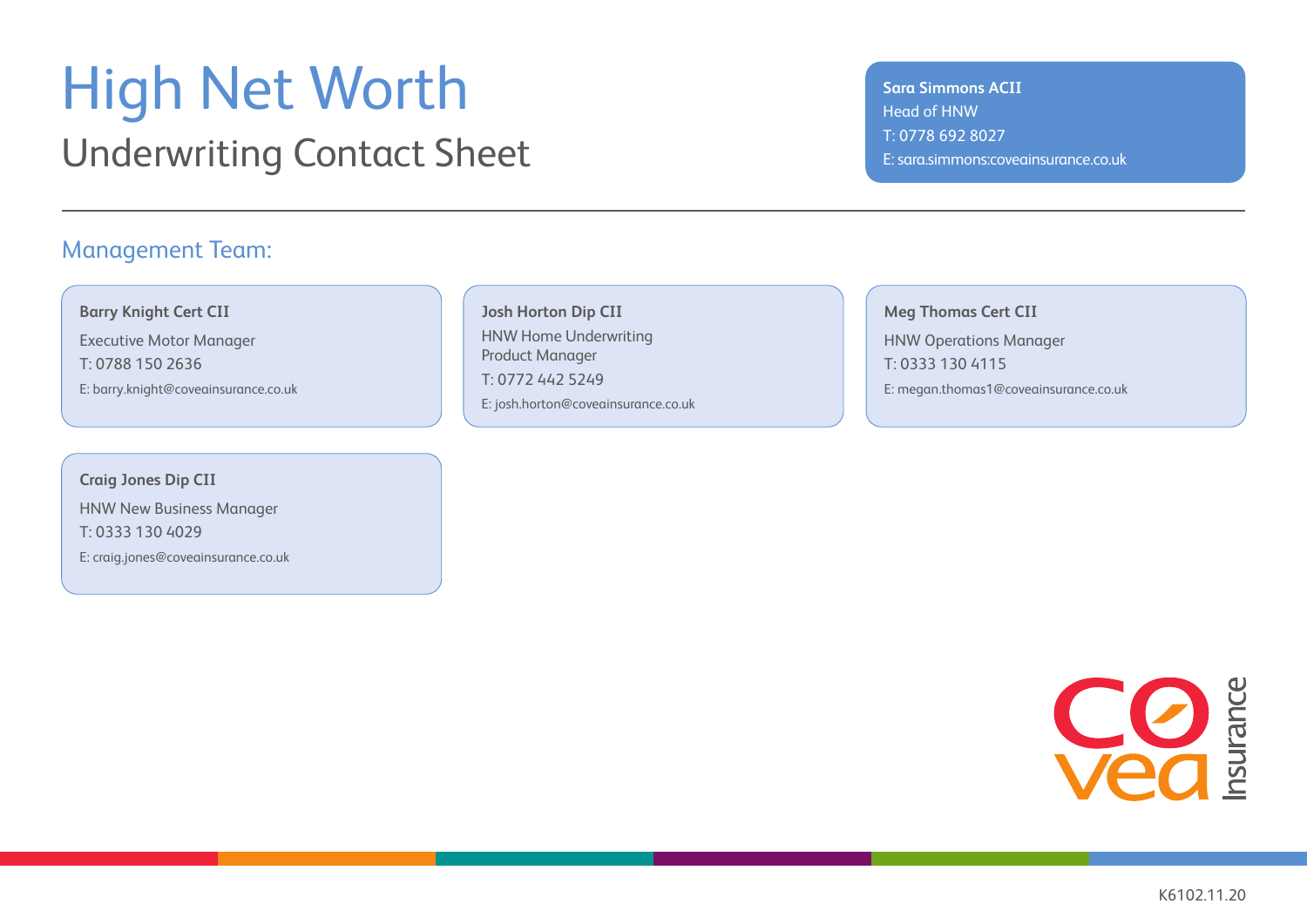## New Business - West Malling Household T: 0330 134 8201

Motor T: 0333 130 4551 E: HNWWestMalling@coveainsurance.co.uk

### **Anthony Dipper Cert CII**

Team Manager

T: 0333 130 4094

E: anthony.dipper@coveainsurance.co.uk

#### **Hatty Daly Cert CII**

Assistant Team Manager T: 0333 130 4126 E: harriet.daly@coveainsurance.co.uk

### **Tony Marr Cert CII**

Senior Underwriter

E: tony.marr@coveainsurance.co.uk

### **Karen Norton**

Underwriter

E: karen.norton@coveainsurance.co.uk

#### **Darren Wells Cert CII**

Underwriter

E: darren.wells@coveainsurance.co.uk

#### **Alice Brotherwood**

Assistant Underwriter

E: alice.brotherwood@coveainsurance.co.uk

#### **Georgie Oliphant**

Underwriter

E: georgina.oliphant@coveainsurance.co.uk

#### **Ellie Jones**

Assistant Underwriter

E: ellie.jones@coveainsurance.co.uk

**Carl Bennet**

Assistant Underwriter

E: carl.bennet@coveainsurance.co.uk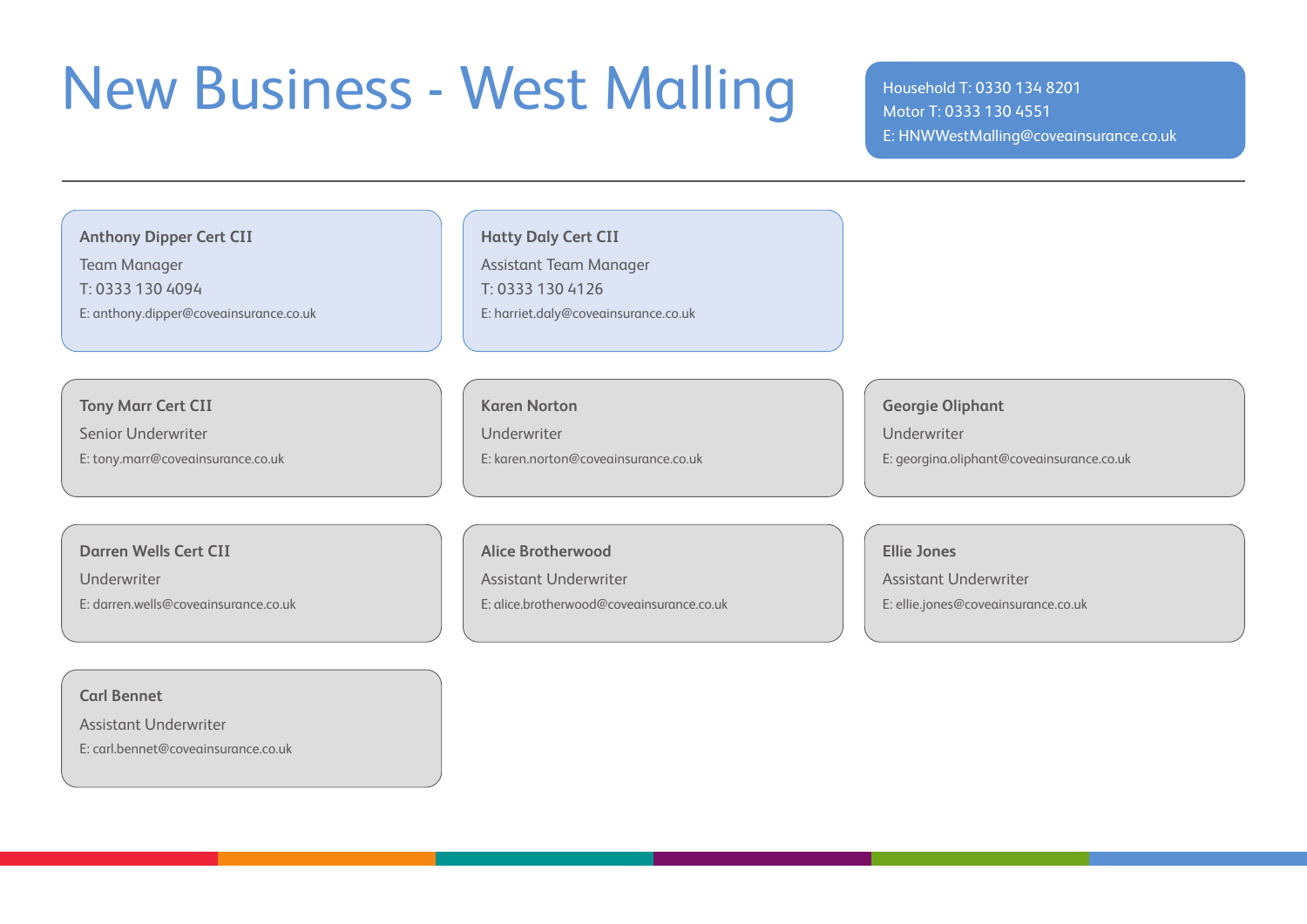### New Business - London T:0333 130 4670

E: HNWLondon@coveainsurance.co.uk

**Ann-Marie Donnelly**

Underwriter

T: 0333 130 4039

E: ann-marie.donnelly@coveainsurance.co.uk

### **Michael Layzell**

Underwriter T: 0333 130 4010

E: michael.layzell@coveainsurance.co.uk

# New Business - Manchester T:0330 134 8530

**David Farnworth Cert CII**

Senior Development Underwriter T: 0770 284 5790

E: david.farnworth@coveainsurance.co.uk

### **Paige Kenyon**

Underwriter

T: 0330 024 2366

E: paige.kenyon@coveainsurance.co.uk

### **Alice Martin**

Assistant Underwriter T: 0330 134 8530 E: alice.martin@coveainsurance.co.uk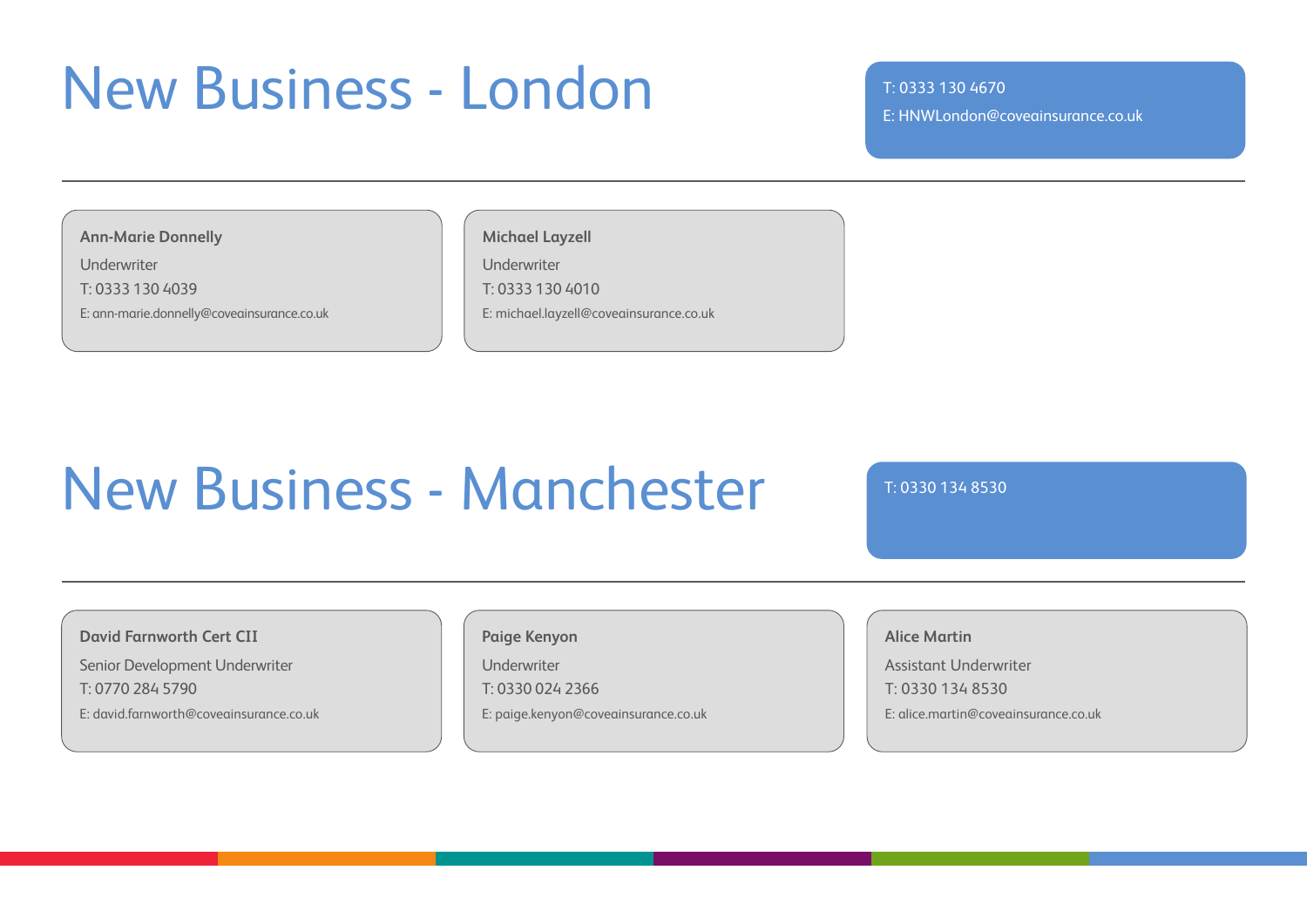# Existing Business - West Malling Household T: 0330 134 8161

Motor T: 0333 130 4501 E: HNWExisting@coveainsurance.co.uk

| <b>Daniel Denton Dip CII</b>            |                                        |                                      |
|-----------------------------------------|----------------------------------------|--------------------------------------|
| <b>Team Manager</b>                     |                                        |                                      |
| T: 0333 130 4364                        |                                        |                                      |
| E: daniel.denton@coveainsurnace.co.uk   |                                        |                                      |
|                                         |                                        |                                      |
|                                         |                                        |                                      |
| <b>Jade Watson Cert CII</b>             | <b>Steve Warman ACII</b>               | <b>Sarah Burgum</b>                  |
| Senior Underwriter                      | Senior Underwriter                     | Underwriter                          |
| E: jade.watson@coveainsurance.co.uk     | E: steve.warman@coveainsurance.co.uk   | E: sarah.burgum@coveainsurance.co.uk |
|                                         |                                        |                                      |
|                                         |                                        |                                      |
|                                         |                                        |                                      |
| <b>Jake Hutchinson Cert CII</b>         | <b>Chloe Mitchell</b>                  | <b>Katie Brown</b>                   |
| Underwriter                             | <b>Assistant Underwriter</b>           | <b>Assistant Underwriter</b>         |
| E: jake.hutchinson@coveainsurance.co.uk | E: chloe.mitchell@coveainsurance.co.uk | E: katie.brown@coveainsurance.co.uk  |
|                                         |                                        |                                      |
|                                         |                                        |                                      |
| <b>James Bridger</b>                    | <b>Billy Lynch</b>                     |                                      |
| <b>Underwriting Assistant</b>           | <b>Underwriting Assistant</b>          |                                      |
|                                         |                                        |                                      |
| E: james.bridger@coveainsurance.co.uk   | E: billy.lynch@coveainsurance.co.uk    |                                      |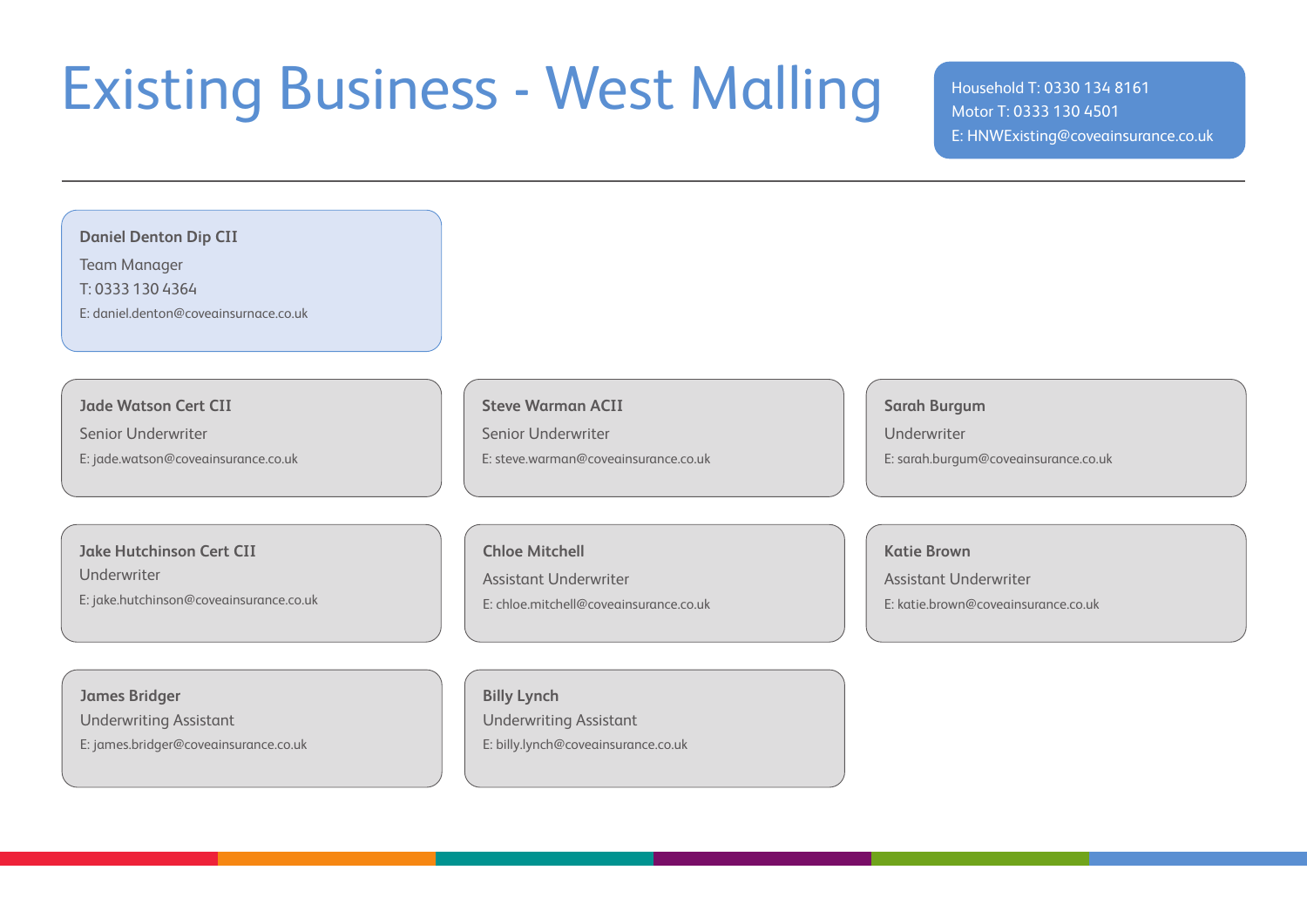### Existing Business - London Household T: 0330 134 8161

### Motor T: 0330 134 8161 E: HNWExisting@coveainsurance.co.uk

### **Hannah Eastwood Dip CII**

Assistant Team Manager

T: 0333 130 4368

E: hannah.eastwood@coveainsurance.co.uk

### **Sam Price Haworth Cert CII**

Underwriter

E: sam.pricehaworth@coveainsurance.co.uk

**Seymour Mills**

Underwriter

E: seymour.mills@coveainsurance.co.uk

**Charlie Rose**

Assistant Underwriter

E: charlie.rose@coveainsurance.co.uk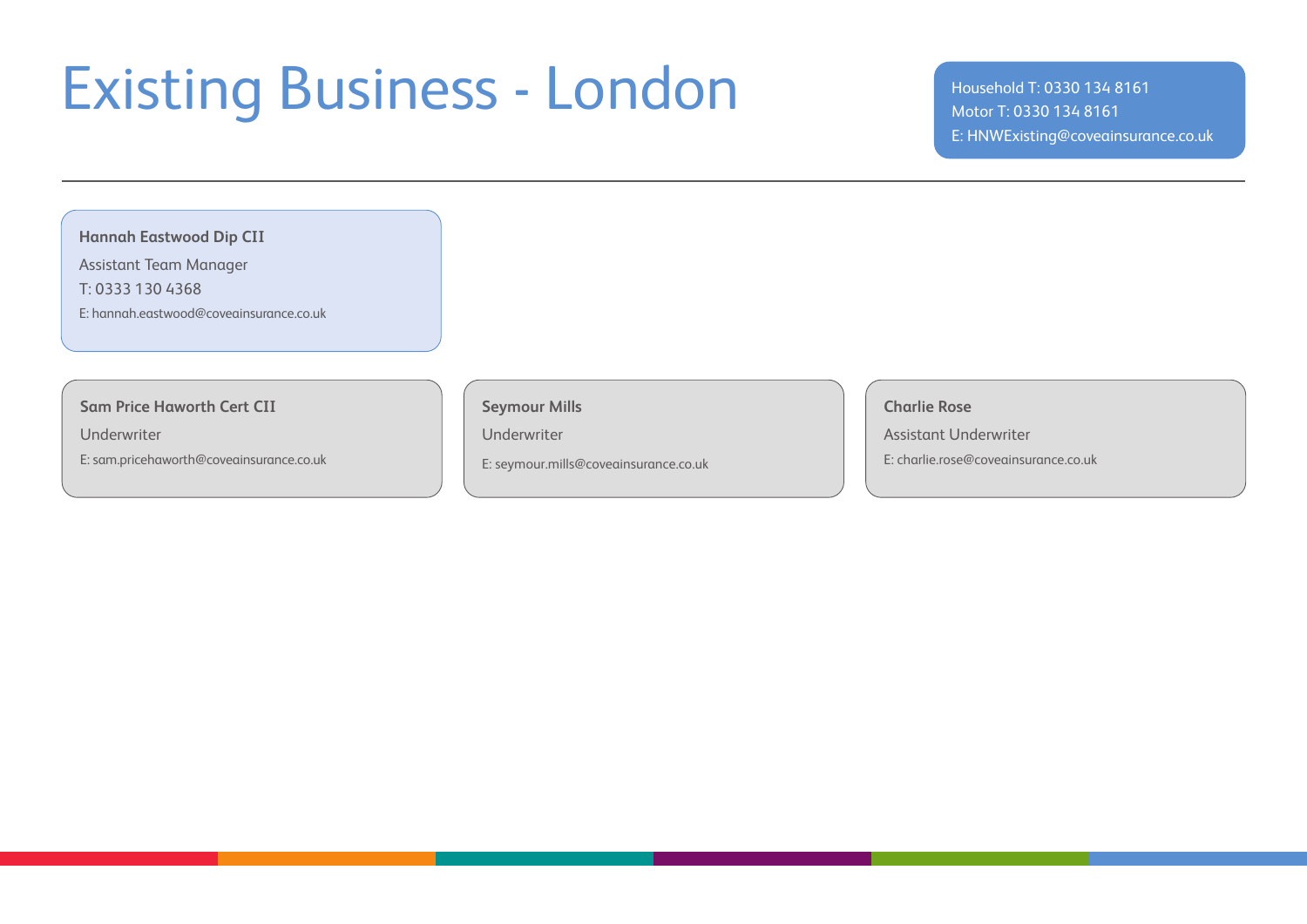## Existing Business - Birmingham Mousehold T: 0330 134 8161

#### **Mandy Balding**

Senior Underwriter

E: amanda.balding@coveainsurance.co.uk

### **Danny Pannell Cert CII**

Senior Underwriter E: danny.pannell@coveainsurance.co.uk **Tim Howland**

Assistant Underwriter

E: tim.howland@coveainsurance.co.uk

**Darcy Ring**

Assistant Underwriter

E: darcy.ring@coveainsurance.co.uk